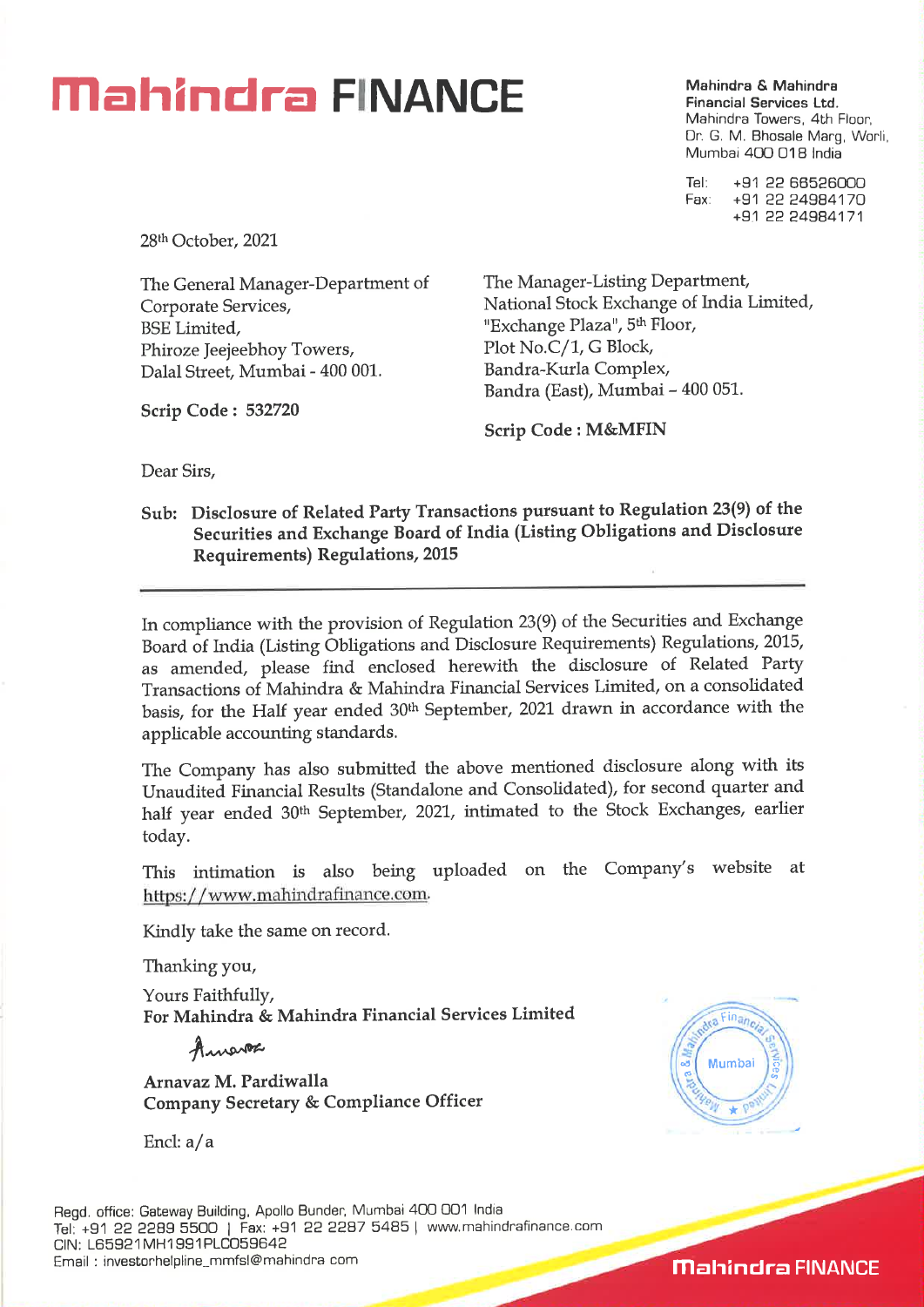| Mahindra & Mahindra Financial Services Limited<br>CIN: L65921MH1991PLC059642 |                                                                                                                                                                                                                                                                                                                                                                                                                                                                                                                                |  |  |  |  |  |  |
|------------------------------------------------------------------------------|--------------------------------------------------------------------------------------------------------------------------------------------------------------------------------------------------------------------------------------------------------------------------------------------------------------------------------------------------------------------------------------------------------------------------------------------------------------------------------------------------------------------------------|--|--|--|--|--|--|
|                                                                              | Registered Office: Gateway Building, Apollo Bunder, Mumbai 400 001. Tel. No. +91 22 22895500 Fax: +91 22 22875485<br>Corporate Office: Mahindra Towers, 4th Floor, Dr. G.M. Bhosale Marg, Worli, Mumbai 400 018. Tel. No. +91 22 66526000 Fax: +91 22 24984170 / 71<br>Website: www.mahindrafinance.com ; Email: investorhelpline_mmfsl@mahindra.com                                                                                                                                                                           |  |  |  |  |  |  |
|                                                                              | Disclosure of Related Party Transactions for the half year ended 30 September 2021 on a consolidated basis -<br>(In accordance with Regulation 23(9) of the SEBI (Listing Obligations and Disclosure Requirements) Regulations, 2015)                                                                                                                                                                                                                                                                                          |  |  |  |  |  |  |
| 1) The related parties of the Company are as follows:                        |                                                                                                                                                                                                                                                                                                                                                                                                                                                                                                                                |  |  |  |  |  |  |
| Holding Company:                                                             | Mahindra & Mahindra Limited                                                                                                                                                                                                                                                                                                                                                                                                                                                                                                    |  |  |  |  |  |  |
| <b>Fellow Subsidiaries</b>                                                   | Mahindra Construction Co. Ltd.<br>New Democratic Electoral Trust<br>Mahindra Water Utilities Limited<br>Mahindra Engineering and Chemical Products Limited<br>Mahindra Holidays & Resorts India Limited<br>Mahindra Susten Pvt Ltd<br>Mahindra First Choice Wheels Limited<br>Mahindra Electric Mobility Limited<br>Mahindra Defence Systems Limited<br>Bristlecone India Limited<br>Mahindra Integrated Business Solutions Limited<br><b>NBS International Limited</b><br>Gromax Agri Equipment Limited<br>Mahindra USA, Inc. |  |  |  |  |  |  |
| Joint Ventures / Associate companies                                         | Mahindra Finance USA, LLC<br>Mahindra Manulife Investment Management Pvt. Ltd.<br>Mahindra Manulife Trustee Pyt. Ltd.                                                                                                                                                                                                                                                                                                                                                                                                          |  |  |  |  |  |  |
| Associate of Holding Company                                                 | Tech Mahindra Limited<br>Smartshift Logistics Solutions Pvt Ltd.<br>PSL Media & Communications Ltd<br>Swaraj Engines Limited                                                                                                                                                                                                                                                                                                                                                                                                   |  |  |  |  |  |  |
| Key Management Personnel                                                     | Mr Ramesh Iyer<br>Mr C. B. Bhave<br>Mr Vivek Karve<br>Mr Amit Raje<br>Mr Dhananjay Mungale<br>Ms Rama Bijapurkar<br>Mr Milind Sarwate<br>Dr Rebecca Nugent                                                                                                                                                                                                                                                                                                                                                                     |  |  |  |  |  |  |
| Relatives of Key Management Personnel                                        | Ms. Pallavi Kotwal<br>Mr. Abhijit Mungale<br>Ms. Janaki iyer<br>Ms. Girija Subramanium<br>Ms. Prema Mahadevan<br>Ms. Ramlaxmi iyer                                                                                                                                                                                                                                                                                                                                                                                             |  |  |  |  |  |  |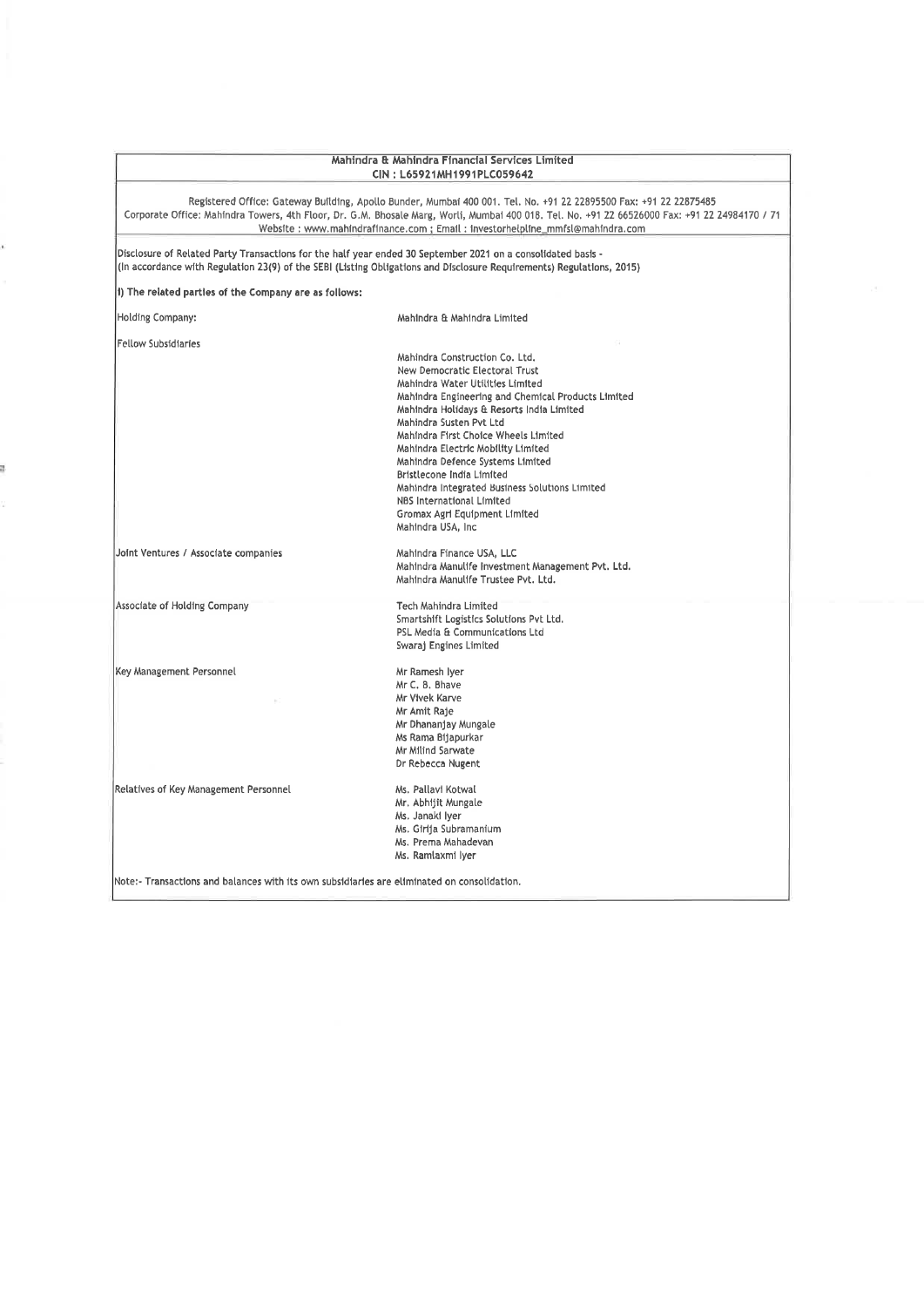|                                                                                                                                                                                                                                                                     | Mahindra & Mahindra Financial Services Limited<br>CIN: L65921MH1991PLC059642    |                                                          |                                                                                                                                        |                                                      |                         |  |  |  |
|---------------------------------------------------------------------------------------------------------------------------------------------------------------------------------------------------------------------------------------------------------------------|---------------------------------------------------------------------------------|----------------------------------------------------------|----------------------------------------------------------------------------------------------------------------------------------------|------------------------------------------------------|-------------------------|--|--|--|
| Registered Office: Gateway Building, Apollo Bunder, Mumbal 400 001. Tol. No. +91 22 22895500 Fax: +91 22 22875485<br>Corporate Office: Mahindra Towers, 4th Floor, Dr. G.M. Bhosale Marg, Worli, Mumbai 400 018. Tel. No. +91 22 66526000 Fax: +91 22 24984170 / 71 | Website : www.mahindrafinance.com ; Email : investorhelpline_mmfsl@mahindra.com |                                                          |                                                                                                                                        |                                                      |                         |  |  |  |
| Disclosure of Related Party Transactions for the half year ended 30 September 2021 on a consolidated basis - (Continued)                                                                                                                                            |                                                                                 |                                                          |                                                                                                                                        |                                                      |                         |  |  |  |
| il) The nature and volume of transactions of the Company during the half year with above related parties were as follows:                                                                                                                                           |                                                                                 |                                                          |                                                                                                                                        |                                                      | (INR Crores)            |  |  |  |
|                                                                                                                                                                                                                                                                     | <b>Holding Company</b>                                                          | Fellow                                                   |                                                                                                                                        | Joint Ventures /   Key Management   Relatives of Key |                         |  |  |  |
| <b>Particulars</b>                                                                                                                                                                                                                                                  |                                                                                 | Subsidiaries /<br>Associate of<br><b>Holding Company</b> | Associate<br>Companies                                                                                                                 | Personnel                                            | Management<br>Personnel |  |  |  |
|                                                                                                                                                                                                                                                                     | Half year ended                                                                 | Half year ended                                          | Half year ended                                                                                                                        | Half year ended                                      | Half year ended         |  |  |  |
| Subvention income                                                                                                                                                                                                                                                   | 30 Sep 2021                                                                     | 30 Sep 2021                                              | 30 Sep 2021                                                                                                                            | 30 Sep 2021                                          | 30 Sep 2021             |  |  |  |
| Mahindra & Mahindra Limited<br>Mahindra Electric Mobility Limited                                                                                                                                                                                                   | 8.91                                                                            | u<br>0.30                                                | $\;$                                                                                                                                   | ÷<br>v                                               | ž,                      |  |  |  |
| Lease rental income<br>Mahindra & Mahindra Lunited                                                                                                                                                                                                                  | 8.22                                                                            | ÷                                                        | v                                                                                                                                      | ź                                                    | ¥                       |  |  |  |
| interest income<br>- Mahindra & Mahindra Limited                                                                                                                                                                                                                    | 2.12                                                                            |                                                          | ×                                                                                                                                      | $\overline{a}$                                       | ×                       |  |  |  |
| income from sharing services<br>Mahindra B. Mahindra Limited                                                                                                                                                                                                        | 0.14                                                                            | 7                                                        |                                                                                                                                        | a.                                                   | ۰                       |  |  |  |
| Mahindra Manulife Investment Management Pvt Ltd                                                                                                                                                                                                                     |                                                                                 | ×.                                                       | 0.32                                                                                                                                   | $\overline{\phantom{a}}$                             | ٠                       |  |  |  |
| Mahindra Manulife Trustee Company Pvt Ltd                                                                                                                                                                                                                           | ÷                                                                               |                                                          | 0.01                                                                                                                                   |                                                      |                         |  |  |  |
| Interest expense<br>Mahindra & Mahindra Limited                                                                                                                                                                                                                     | 3.74                                                                            |                                                          |                                                                                                                                        |                                                      |                         |  |  |  |
| Mahindra Manulife Investment Management Private Limited                                                                                                                                                                                                             |                                                                                 |                                                          | 2.05                                                                                                                                   | ¥                                                    | ï                       |  |  |  |
| Tech Mahindra Limited<br>Swaraj Engines Limited                                                                                                                                                                                                                     |                                                                                 | 13.78<br>0.33                                            | Ξ                                                                                                                                      | ¥<br>¥                                               | ×<br>¥                  |  |  |  |
| Mahindra Water Utilities Limited                                                                                                                                                                                                                                    |                                                                                 | 0.46<br>0.32                                             | ä<br>ï                                                                                                                                 | ç<br>ù,                                              | ×<br>$\;$               |  |  |  |
| Mahindra Engineering and Chemical Products Limited<br>PSL Media & Communications Ltd                                                                                                                                                                                |                                                                                 | 0.03                                                     |                                                                                                                                        | s                                                    | c                       |  |  |  |
| Mahindra Holidays & Resorts India Limited<br>Mahindra First Choice Wheels Limited                                                                                                                                                                                   |                                                                                 | 11.89<br>0.78                                            |                                                                                                                                        | ν                                                    | $\epsilon$<br>٠         |  |  |  |
| Mr Ramesh Iver                                                                                                                                                                                                                                                      |                                                                                 | $\sim$                                                   |                                                                                                                                        | 0.03                                                 | $\alpha$                |  |  |  |
| Mr C. B. Bhave<br>Ms Pallavi Kotwal                                                                                                                                                                                                                                 |                                                                                 | ٠                                                        |                                                                                                                                        | 0.02                                                 | í a<br>0.00             |  |  |  |
| Mr. Abhijit Mungale                                                                                                                                                                                                                                                 |                                                                                 | ×.                                                       | ٠                                                                                                                                      | ï                                                    | 0.08                    |  |  |  |
| Ms. Janaki iyer                                                                                                                                                                                                                                                     |                                                                                 | ٠                                                        |                                                                                                                                        | ¥.<br>ï                                              | 0.05<br>0.00            |  |  |  |
| Ms. Girlja Subramanium<br>Ms. Prema Mahadevan                                                                                                                                                                                                                       |                                                                                 | $\sim$                                                   | $\overline{a}$                                                                                                                         | ×                                                    | 0.00                    |  |  |  |
| -Ms. Ramlaxmi Iyer                                                                                                                                                                                                                                                  |                                                                                 |                                                          |                                                                                                                                        |                                                      | 0.00                    |  |  |  |
| Other expenses<br>Mahindra & Mahindra Limited                                                                                                                                                                                                                       | 17.64                                                                           | n.                                                       |                                                                                                                                        |                                                      |                         |  |  |  |
| Mahindra First Choice Wheels Limited<br>Mahindra Defence Systems Limited                                                                                                                                                                                            | ×                                                                               | 6.23<br>0.76                                             |                                                                                                                                        | ä<br>×                                               | ×<br>٠                  |  |  |  |
| <b>Bristlecone India Limited</b>                                                                                                                                                                                                                                    |                                                                                 | 0.16                                                     |                                                                                                                                        | ä                                                    | ×                       |  |  |  |
| Mahindra Integrated Business Solutions Limited<br>Mahindra Engineering and Chemical Products Limited                                                                                                                                                                |                                                                                 | 16.89<br>1.62                                            |                                                                                                                                        | k                                                    | ×                       |  |  |  |
| NBS International Limited                                                                                                                                                                                                                                           |                                                                                 | 0.33                                                     |                                                                                                                                        | ٠                                                    | ٠                       |  |  |  |
| Mahindra Holidays & Resorts India Limited<br>Mahindra Susten Pvt Ltd                                                                                                                                                                                                |                                                                                 | 0,01<br>0.01                                             |                                                                                                                                        | ï<br>×,                                              | ٠<br>×                  |  |  |  |
| Remuneration                                                                                                                                                                                                                                                        |                                                                                 |                                                          |                                                                                                                                        |                                                      |                         |  |  |  |
| Mr Ramesh Iyer<br>Mr Vivek Karve                                                                                                                                                                                                                                    | ۰                                                                               | ÷<br>×                                                   | ٠<br>$\begin{array}{c} \begin{array}{c} \begin{array}{c} \begin{array}{c} \end{array} \end{array} \end{array} \end{array} \end{array}$ | 4.53<br>1.47                                         | ٠<br>٠                  |  |  |  |
| Mr Amit Raje                                                                                                                                                                                                                                                        |                                                                                 |                                                          |                                                                                                                                        | 1,38                                                 |                         |  |  |  |
| Sitting fees and commission<br>Mr C. B. Bhave                                                                                                                                                                                                                       |                                                                                 |                                                          |                                                                                                                                        | 0.08                                                 |                         |  |  |  |
| Mr Dhananjay Mungale                                                                                                                                                                                                                                                | ä                                                                               | ÷                                                        | ü                                                                                                                                      | 0.09                                                 | ٠                       |  |  |  |
| Ms Rama Bijapurkar<br>Mr Milind Sarwate                                                                                                                                                                                                                             | ٠<br>¥                                                                          | ×<br>ä                                                   |                                                                                                                                        | 0.06<br>0.09                                         | ٠<br>à,                 |  |  |  |
| Dr Rebecca Nugent                                                                                                                                                                                                                                                   |                                                                                 |                                                          |                                                                                                                                        | 0.03                                                 |                         |  |  |  |
| <b>Reimbursement from partles</b><br><b>Gromax Agri Equipment Limited</b>                                                                                                                                                                                           | ×                                                                               | 1.79                                                     |                                                                                                                                        | ٠                                                    |                         |  |  |  |
| Mahindra Manulife investment Management Pvt Ltd<br>Reimbursement to parties                                                                                                                                                                                         |                                                                                 | ×                                                        | 0.06                                                                                                                                   |                                                      |                         |  |  |  |
| Mahindra USA, Inc.<br>NBS International Limited                                                                                                                                                                                                                     | ¥.<br>٠                                                                         | 1.48<br>0.20                                             | ×<br>٠                                                                                                                                 | ¥.<br>ï                                              | ٠                       |  |  |  |
| Purchase of fixed assets (incl Capital advances)                                                                                                                                                                                                                    |                                                                                 |                                                          |                                                                                                                                        |                                                      |                         |  |  |  |
| Mahindra & Mahindra Limited<br>NBS International Limited                                                                                                                                                                                                            | 9.50                                                                            | 0.07                                                     | ٠                                                                                                                                      | s                                                    | ٠                       |  |  |  |
| Aahindra Engineering and Chemical Products Limited                                                                                                                                                                                                                  | ¥                                                                               | 0.07                                                     | 2                                                                                                                                      | ö                                                    | ×                       |  |  |  |
| <b>Fixed deposits taken</b><br>- Mahindra Engineering and Chemical Products Limited                                                                                                                                                                                 |                                                                                 | 10.27                                                    | ÷                                                                                                                                      | 2                                                    | ٠                       |  |  |  |
| PSL Media B. Communications Ltd                                                                                                                                                                                                                                     | ì,                                                                              | 0.70                                                     | ï                                                                                                                                      |                                                      | ٠                       |  |  |  |
| Mr C. B. Bhave<br>Ms. Pallavi Kotwal                                                                                                                                                                                                                                | ٠<br>z                                                                          | ٠                                                        | 2                                                                                                                                      | 0.30<br>$\sim$                                       | 0.06                    |  |  |  |
| <b>Fixed deposits matured</b>                                                                                                                                                                                                                                       | i.                                                                              | 0.70                                                     | ٠                                                                                                                                      | ۰                                                    | ٠                       |  |  |  |
| PSL Media & Communications Ltd<br>Mahindra Engineering and Chemical Products Limited                                                                                                                                                                                | ś                                                                               | 0.20                                                     | ÷                                                                                                                                      |                                                      | $\epsilon$              |  |  |  |
| Mr C. B. Bhave                                                                                                                                                                                                                                                      | ٠<br>r.                                                                         | ٠                                                        | ٠<br>s                                                                                                                                 | 0.30                                                 | 0.05                    |  |  |  |
| Ms. Pallavi Kotwal<br>-Ms. Ramlaxmi iyer                                                                                                                                                                                                                            |                                                                                 | ٠<br>٠                                                   | ٠                                                                                                                                      |                                                      | 0.01                    |  |  |  |
| Dividend paid                                                                                                                                                                                                                                                       |                                                                                 |                                                          |                                                                                                                                        |                                                      |                         |  |  |  |
| - Mahindra & Mahindra Limited                                                                                                                                                                                                                                       | 51.55                                                                           | è                                                        | ٠                                                                                                                                      |                                                      |                         |  |  |  |
| Mr Ramesh Iyer<br>Ms Rama Bijapurkar                                                                                                                                                                                                                                | i.                                                                              | ٠<br>s,                                                  | ï<br>u                                                                                                                                 | 0.18<br>0.00                                         | ٠<br>٠                  |  |  |  |
| Mr Dhananjay Mungale                                                                                                                                                                                                                                                |                                                                                 | ä                                                        | ÷                                                                                                                                      | 0.00                                                 |                         |  |  |  |
| inter corporate deposits taken<br><b>Tech Mahindre Limited</b><br>Mahindra Holidays & Resorts India Limited                                                                                                                                                         | ×                                                                               | 200.00<br>230.00                                         | ٠<br>×                                                                                                                                 | ¥<br>u.                                              | ٠                       |  |  |  |
| Inter corporate deposits repaid / matured                                                                                                                                                                                                                           |                                                                                 |                                                          |                                                                                                                                        |                                                      |                         |  |  |  |
| Mahindra B. Mahindra Limited<br>Tech Mahindra Limited                                                                                                                                                                                                               | 50.00                                                                           | 500.00                                                   | ¥<br>Q                                                                                                                                 | z                                                    | ä                       |  |  |  |
| Mahindra Holidays & Resorts India Limited                                                                                                                                                                                                                           | ٠                                                                               | 320.00                                                   | ٠                                                                                                                                      | $\alpha$ .                                           | ×,                      |  |  |  |
| Mahindra First Choice Wheels Limited                                                                                                                                                                                                                                | ç.                                                                              | 25.00                                                    | ä                                                                                                                                      |                                                      |                         |  |  |  |
| Subordinated debt repaid<br>Tech Mahindra Limited                                                                                                                                                                                                                   | ŕ.                                                                              | 150.00                                                   | $\,$                                                                                                                                   | ٠                                                    | ×,                      |  |  |  |
|                                                                                                                                                                                                                                                                     |                                                                                 |                                                          |                                                                                                                                        |                                                      |                         |  |  |  |